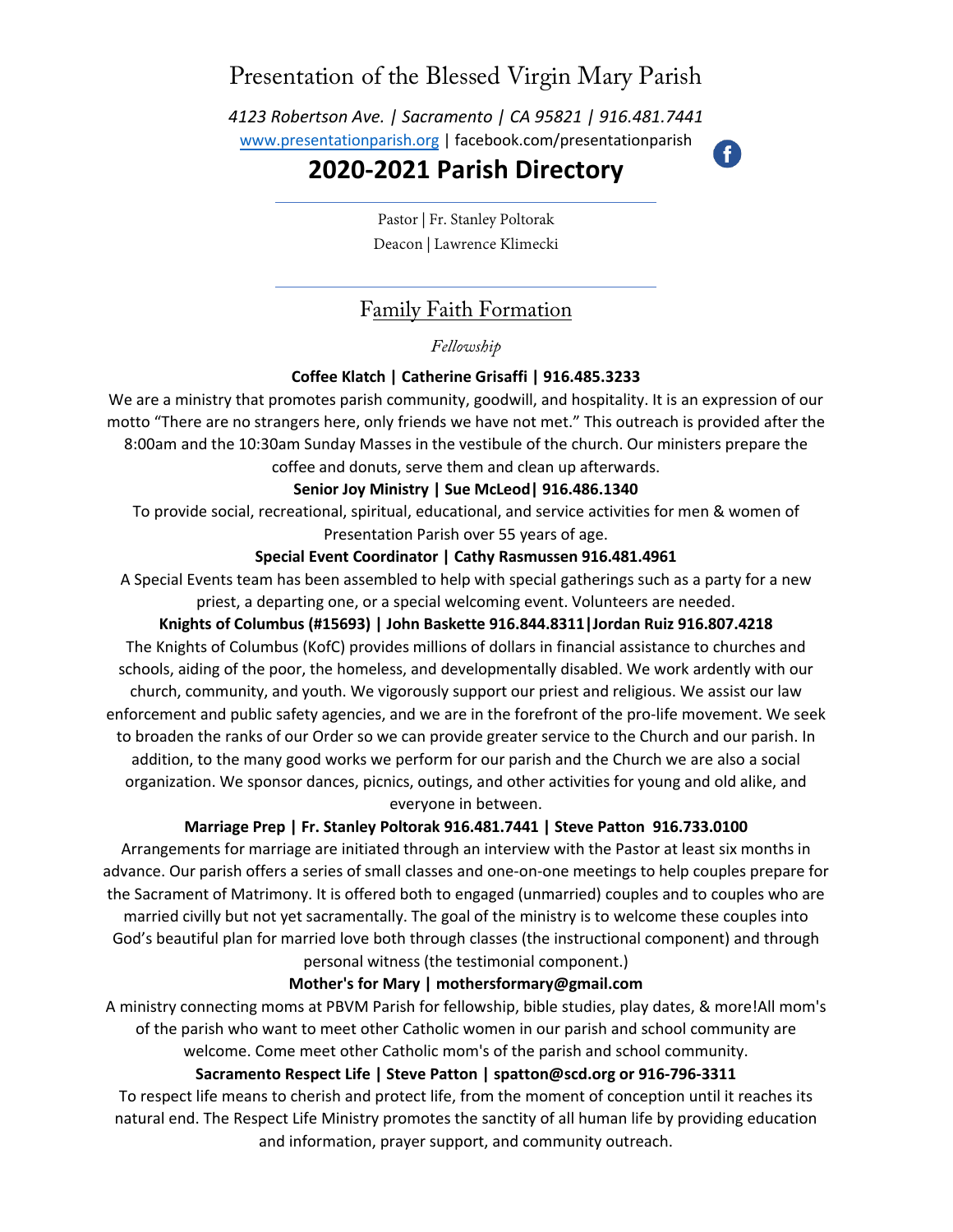#### **Religious Education | Sid Curry | 916.482.8883 | [sid@presentationparish.org](mailto:sid@presentationparish.org)**

#### *Adult Faith Formation*

The Adult Faith Formation ministries are designed to help Catholics become fully formed and transformed in their Catholic faith.

#### *Rite of Christian Initiation for Adults (RCIA)*

The Rite of Christian Initiation for Adults (RCIA) is the process by which one explores faith and life in the Catholic tradition. The Rite is modeled after the invitation process used in the first centuries of the early Church. It includes a combination of study, prayer, and participation in the liturgy and certain rites at Mass. Participants, known as catechumens, undergo a process of conversion as they study the Gospel, profess their faith in Jesus Christ and the Catholic Church, and receive the Sacraments of Christian Initiation: Baptism, Eucharist, and Confirmation.

#### *Children's Religious Education*

The goal of our Religious Education Program is to provide all children with an awareness of God's presence in their lives, an appreciation and better understanding of all that it means to be Roman Catholic in the world today and opportunities that encourage active discipleship in the community.

#### *Children's Catechumenate (RCIC)*

RCIA for Children program is designed for students who have had limited or no religious formation. We try to provide a solid catechetical program in fundamental Catholic beliefs and a strong preparatory background for those children preparing to celebrate the Sacraments of Initiation.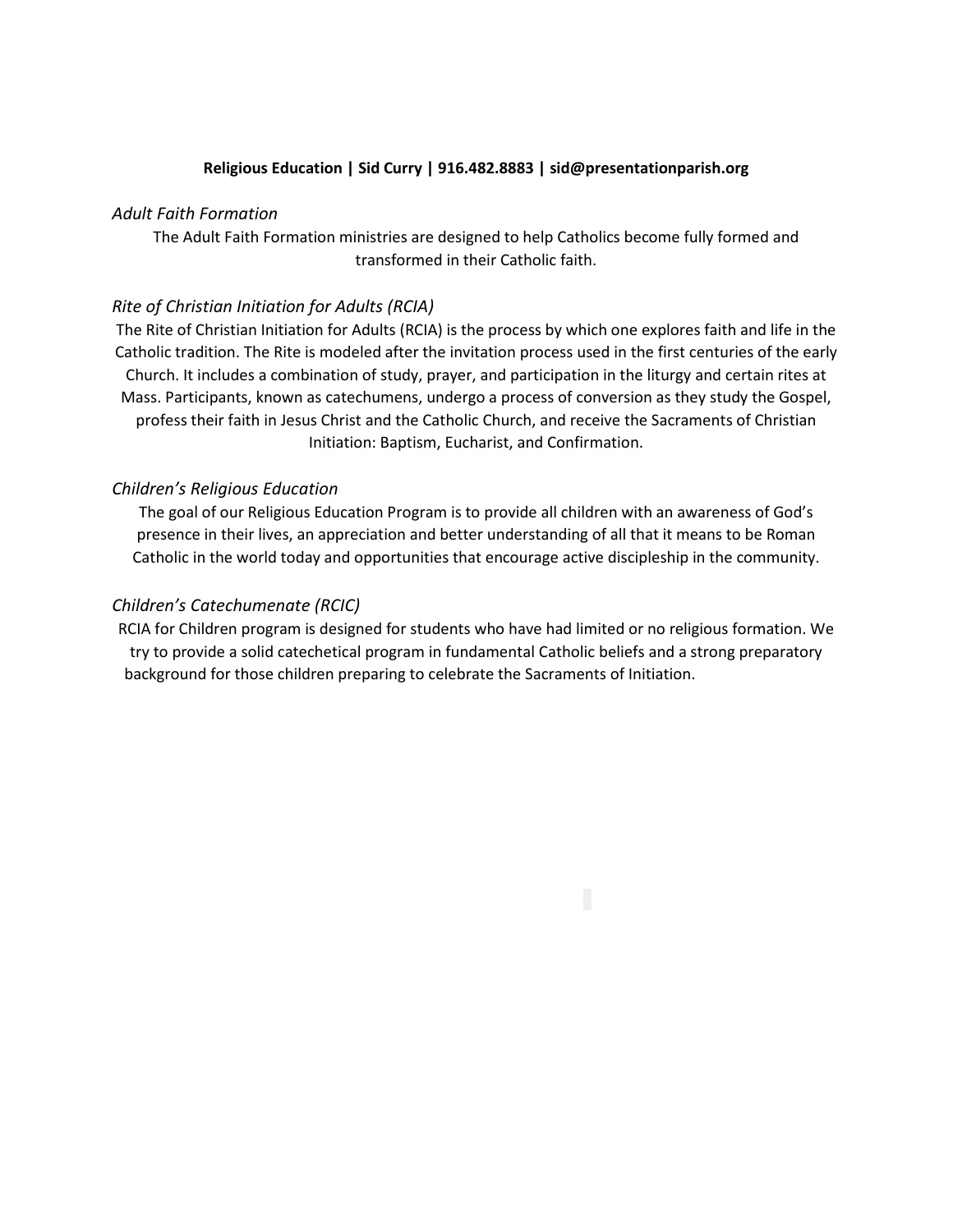## Councils | Boards

#### **Pastoral Council**

The Parish Pastoral Council is a consultative body, pastoral in nature, because it strives to discern the movement of the Holy Spirit among God's people in the parish. A Parish Pastoral Council gives its help to the pastor in fostering pastoral activity; it investigates, under the authority of the pastor, all those things which pertain to pastoral works to ponder them, and to propose practical conclusions about them. It is essential that Council meetings occur in the context of prayer and openness to the Holy Spirit, so that always the common good will prevail.

#### **Liturgy Board | Sid Curry | 916.481.7441 | [sid@presentationparish.org](mailto:sid@presentationparish.org)**

The Liturgy Board works to ensure that every liturgical celebration within the parish is planned well and presented so that these liturgies are a source of spiritual strength, inspiration, and hope for all participants. Our work is guided by the liturgical guidelines as stated in the General Instruction s of the Roman Missal (GRIM), diocesan directives, and other liturgical documents of the Church which are provided to parish liturgical teams for use in planning parish liturgical celebrations. The members welcome feedback and suggestions that would enrich our worshiping Liturgies.

#### **Finance Council | Matt Sheahan | 916.481.7441**

The Finance Council is a consultative body of lay persons who advice the pastor in matters pertaining to the financial affairs for the parish. While the Parish Council is to be representative of the whole parish in its membership, membership on the Finance Council looks to persons skilled in finances, civil law, and

business. They are responsible for planning, implementing, and maintaining the parish budget. This group is accountable to the Pastoral Council Serves as a consultative body to control on-going expenses, to increase revenues, and to monitor the month-to-month financial health of the parish. Responsibilities include reviewing the financial condition of all parish programs to identify budget variances and provide analysis.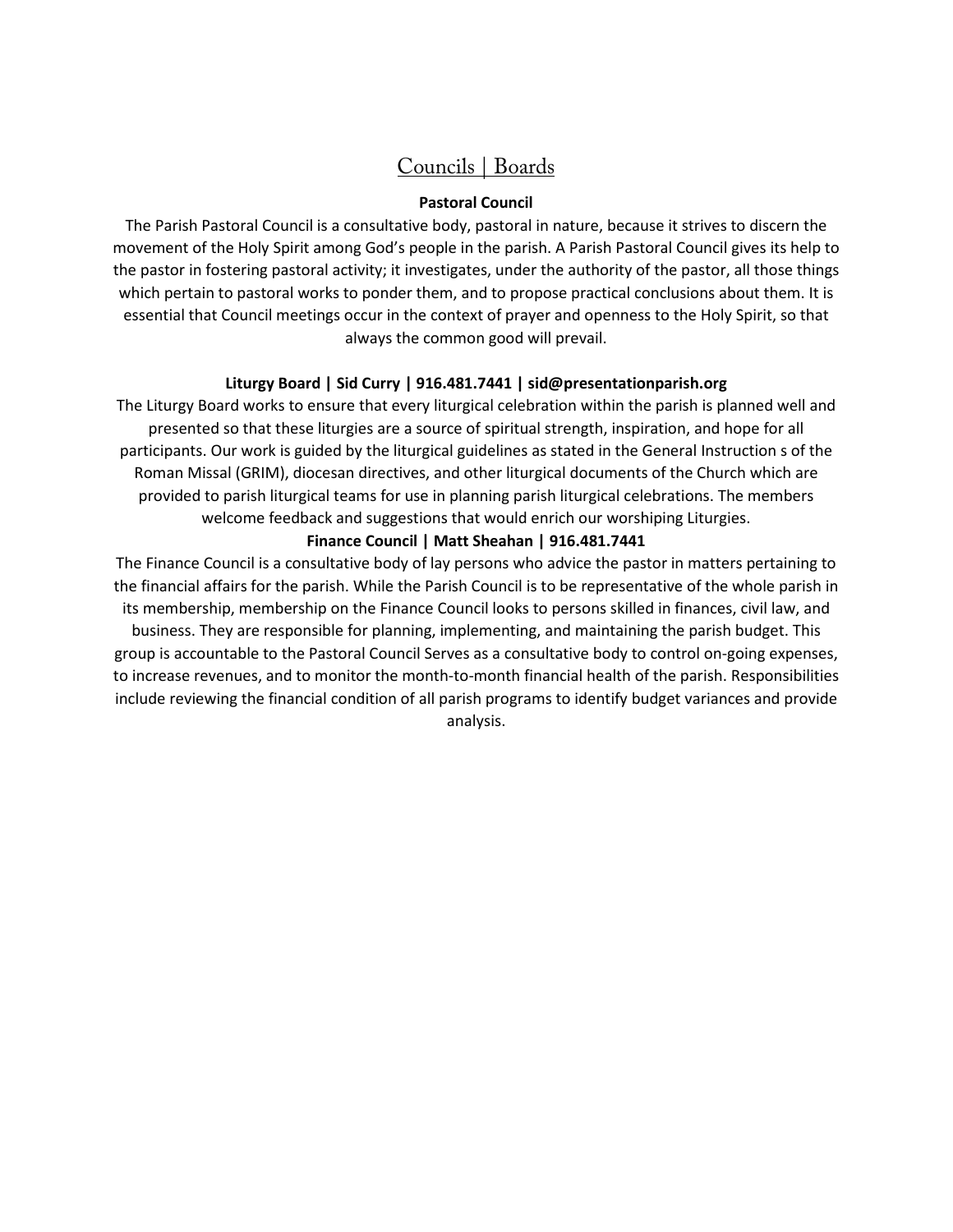## Liturgical Ministries

#### **Altar Servers | 916.4[81.7441](mailto:becky@presentationparish.org)**

Assist the priest/deacon in the liturgy. Students in the 4<sup>th</sup> grade and above are welcome. Training is done by the priest/deacon twice a year.

#### **Altar Society | Rosanna Blevins| 916.213.0489**

Through quiet, prayerful service to God, the women of the Altar Society are responsible for cleaning the sanctuary and sacristy, caring for the altar, linens and priest vestments, furnishing flowers for the sanctuary and statues, creating shrines on special feast days, decorating the church for Christmas and Easter and cleaning of sacred vessels, candles and other liturgical items.

**Adoration of the Blessed Sacrament | Nicole Resch | 916.396.1341 [|pbvmadoration@gmail.com](mailto:%7Cpbvmadoration@gmail.com)** Eucharistic Adoration is honoring and adoring Jesus Christ in His Eucharistic presence. You are invited to spend time with Our Lord in Adoration anytime, Monday-Friday, or you may sign up for a specific Holy

Hour.

### **Art and Environment | Marilyn McCourt | 916.481.7441**

Creates and maintains church décor that is reflective of the liturgical seasons. If interested in joining this ministry please contact Marilyn McCourt at the church office.

#### **Extraordinary Ministers of Holy Communion**

### **Deacon Lawrence Klimecki | lawrence@deaconlawrence.com**

Assist the celebrant with the distribution of Holy Communion at all parish masses and bring Holy Communion to the home bound or those hospitalized. The pastor must approve ministers.

## **Readers | James Sawyer | jtsawyer[12@gmail.com](mailto:%7Cstructon@gmail.com)**

#### **Eileen Beresford | 916.806.7980**

Proclaim the Word of God from the old and new testaments at all parish Masses. Training is provided and new lectors are welcome.

#### **Music Director 916.481.7441**

Our choirs proclaim the Gospel in song every weekend Mass. We sing in a variety of styles from chant and hymns, to contemporary and Gospel. We are also the music ministers for Confirmation and First Eucharist, Holy Week, Midnight Mass at Christmas and other special Masses throughout the year.

#### **Ushers**

## **Tony Huffman | 916.692.8048**

## **Dan Osanna | 916.363.0699 | theosannas@hotmail.com**

Great people, assist with the collection, facilitate the flow of communicants, distribute the parish bulletin, and encourage reverence before, during, and after Mass. New ushers are welcome.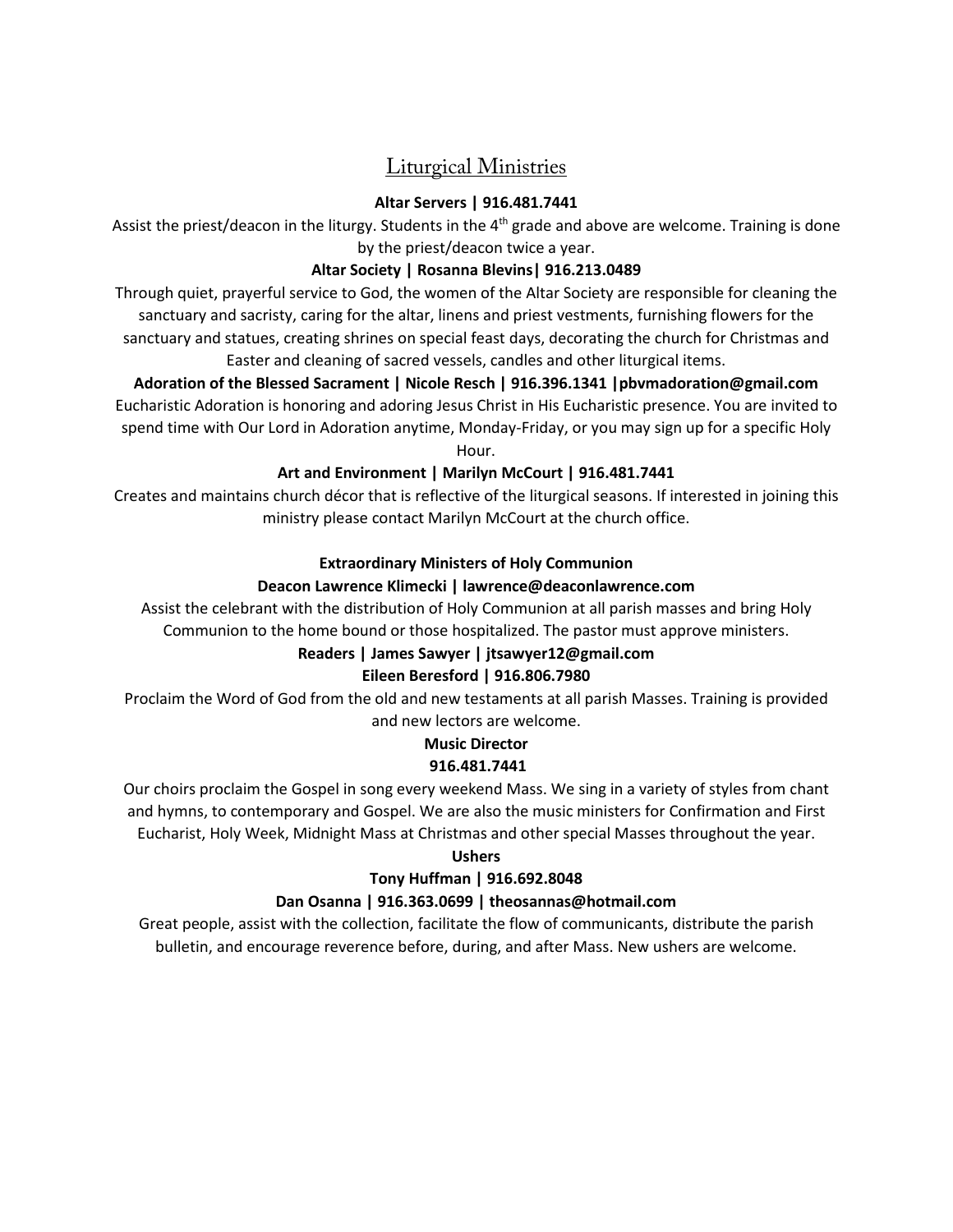## Prayer | Religious Studies

#### **Charismatic Prayer Group | Maureen Bradshaw | 916.487.9620**

Gathers to praise, thank our Lord, and to build up the Body of Christ through the Holy Spirit. **Divine Mercy Ministry | Mari Farnworth | 916.215.2175**

Promotes the message of Divine Mercy, teaches the Chaplet of Divine Mercy, encourages the works of mercy, prays the Chaplet of Divine Mercy weekly at 5pm during Thursday Eucharistic Adoration and monthly at the Healing Mass. There is a Divine Mercy Prayer Line that prays the chaplet daily for the physical, emotional, and spiritual healing needs of those requesting prayers as well as for those who are dying or have died. If interested in joining this ministry or needing prayer contact Maureen or submit a prayer request online.

## **Legion of Mary | Pat Jackson | 916.973.8537 | [jackson5849@sbcglobal.net](mailto:jackson5849@sbcglobal.net)**

We seek sanctification through Mary, the mother of Christ, especially through praying the Rosary. The Eucharist is brought to those hospitalized and homebound.

## Social Outreach Ministries

### **Bereavement Hospitality**

### **Fran Trinca | 916.359.8263** or **Rita Hauf | 916.359.8911 | [ritahauf@surewest.net](mailto:ritahauf@surewest.net)**

The Bereavement Hospitality Ministry consist of parishioners who pool their talents to plan and facilitate a reception for the bereaved. The Ministry provides all the necessary services which include setting up the tables, chairs, and lines in the parish facility; serving the food'; and clean-up. The Ministry provides all the food and supplies. Volunteers are needed.

**Catholic Good Neighbors Ministry | Rita Hauf | 916.359.8911 | [ritahauf@surewest.net](mailto:ritahauf@surewest.net)**

This Ministry provides a warm hospitable welcome to new members of the parish family community. The group contacts new or returning parishioners with a welcoming call, provides information on parish groups and ministries, inquires about any special needs of the family, and holds periodic welcoming functions. Other duties are at the direction of the pastor.

## **Grief Ministry | Rita Hauf |916.359.8911 | [ritahauf@surewest.net](mailto:ritahauf@surewest.net)**

This ministry consists of trained grief ministry members who will directly contact parishioners who have lost a loved one. We will provide a safe, confidential, and caring environment for people to share their feelings. This is not professional counseling, but a caring ministry with people who are interested in assisting through the grief process with phone calls, visits, reading material, and other means.

#### **Loaves and Fishes | Eileen Beresford | 916.806.7980**

Aids in preparation and/or serving of food at the Loaves and Fishes downtown site (a faith-based charitable organization dedicated to feeding the hungry and sheltering the homeless) on the first Monday of each month.

## **St. Vincent De Paul | Joe DeMarco | 916.485.3482 (T/Th/F | 9-11am)**

This group gathers food from stores, Senior Gleaners, and citizens who donate non-perishable food. On Tuesday, Thursday, or Friday, they make up bags of food, including meats, and distribute them to needy families. Appointments are required for distribution. On the third Saturday, they provide a hot meal on church property, which is headed by Dave Donovan. This group meets on the  $2<sup>nd</sup>$  Thursday of the month. To arrange to volunteer on Saturday's, please email Carolyn Madrona at [16madrona@stfrancishs.org](mailto:16madrona@stfrancishs.org)